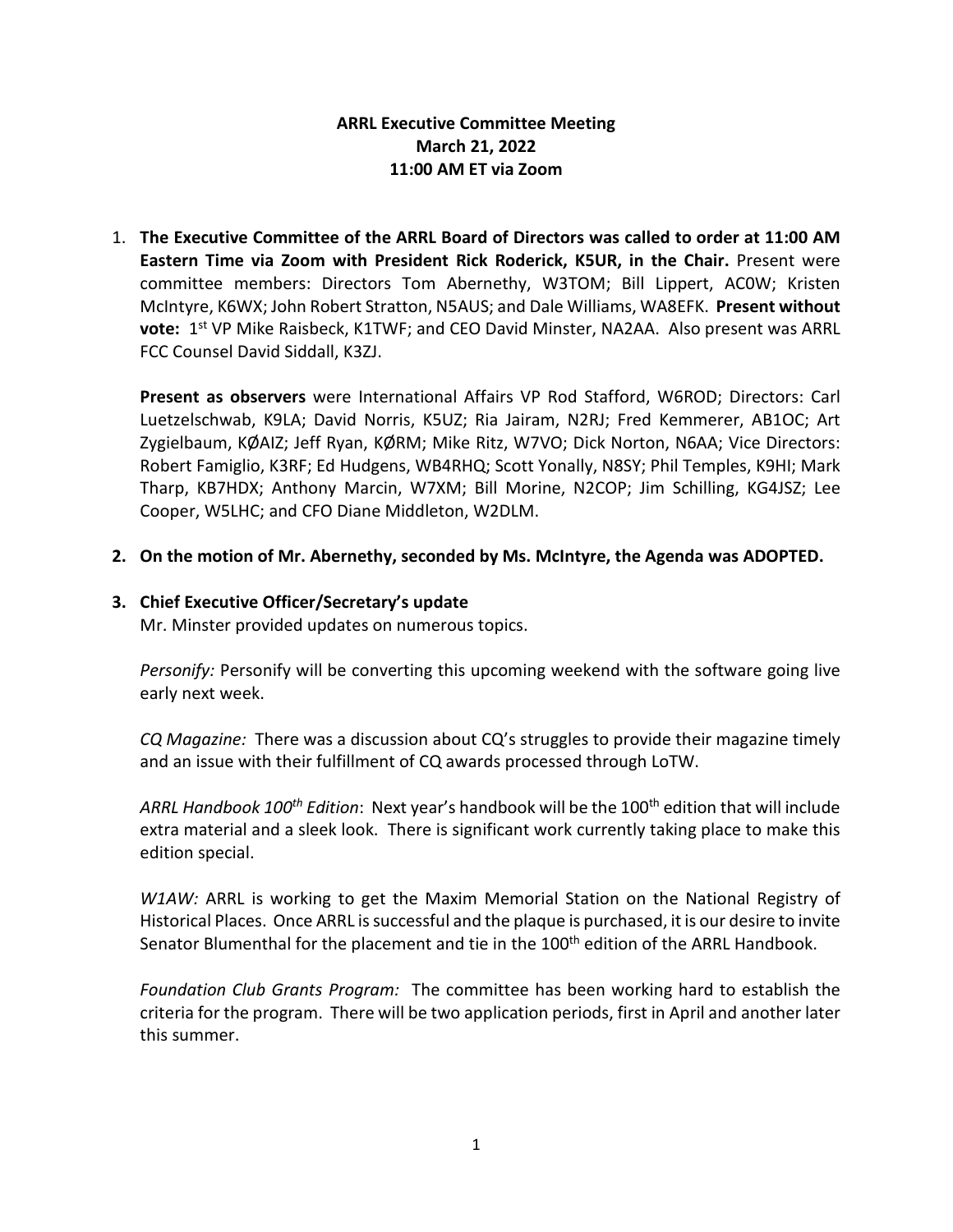*Strategic Plan:* Mr. Minster will be partnering with Mr. Kemmerer to establish a strategic plan working group. Mr. Minster will also be reaching out to the consultant working with IARU Region 1 to see if they would be willing to and able to work with ARRL.

*In Person Speakers:* As discussed during the last A&F meeting, due to budgetary constraints in-person staff participation will be limited to major shows and events while smaller events will be supported via virtual means. The goal is to get clubs to utilize presentations in the learning center. Another objective will be to expand the speaker group with volunteers outside of Headquarters staff such as board members and field organization leaders.

*Upcoming Events:* Staff is preparing for Dayton Hamvention, SEA-PAC, Friedrichshafen, Huntsville, and the Northeast HamExpo. Also noteworthy is that Josh Johnston and Mike Walters will be presenting two of the three English language EmCom presentations at the IARU Region 2 EmCom Meeting.

Mr. Minster entertained questions.

### **4. FCC Counsel's Update and FCC Matters**

*Changes at the FCC:* The FCC is in stage 2 of 3 on returning to the office, with a mixture of working in the office and at home. Access to the FCC headquarters building remains restricted and meetings with staff continue to be by virtual means. The Commission meeting on March 16 was the first in-person agenda meeting of the Commissioners in two years, but staff participated virtually. Planning and related negotiations with the union continue for a full opening later this year.

*FCC Rulemakings*: Despite efforts over the past six months, there is no indication that the Commission is near to resolving any of the pending amateur radio proceedings. We continue to focus on actions to direct the Commission's attention to the now-urgent matters.

*FCC Application Fees:* The Commission staff has indicated that collection of application fees will begin by the end of April. The staff is going to meet again shortly with all Volunteer Exam Coordinators (VECs) to update them on the details and mechanics of fees collection. It is clear that fees will *not* be handled by the VECs, but instead, will be paid by applicants directly to the Commission. The staff also has emphasized that the fee is for handling the application, not for issuing a license. Fees for applications that are denied or dismissed will not be refunded. This most likely will occur in the context of vanity call sign applications.

*Forest Service Fees:* The League filed comments in February opposing fees proposed by the Forest Service to cover their administrative costs. The Service proposed a new flat \$1,400.00 fee for all users big and small, commercial and non-commercial. There were over 700 comments filed, and the Service opened up a second period for additional comment that closes on March 30.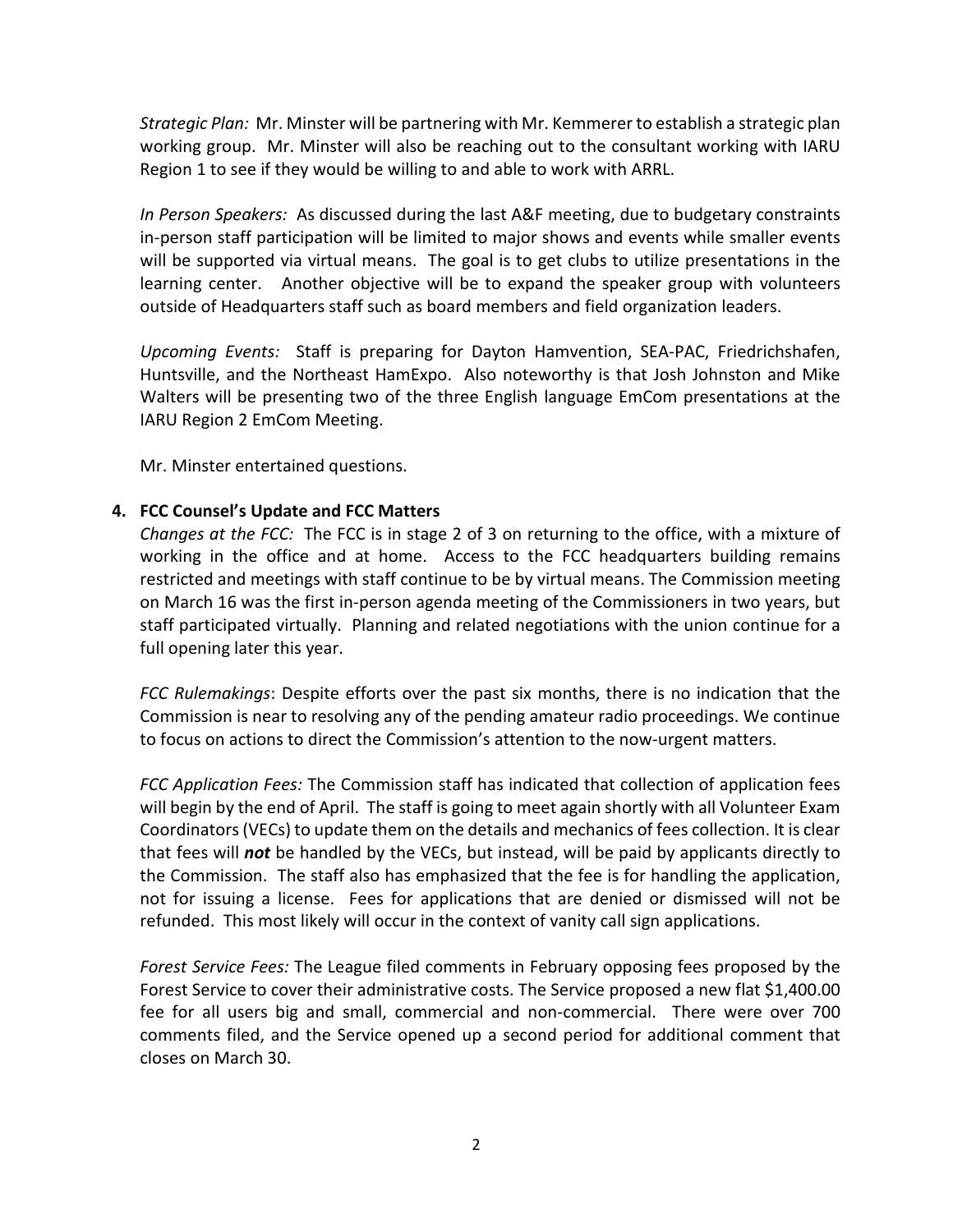*CEPT Assembly Suspension*: Note was taken that the CEPT Assembly suspended the memberships of the Russian Federation and Belarus as of March 18, by written vote of CEPT members.

*The committee was on break from 12:41 PM - 12:52 PM with all returning as noted above except CFO Diane Middleton.*

### **5. Legislative Advocacy Committee status report**

Mr. Stratton discussed the current efforts taking place in Washington and then entertained questions.

### **6. Electronic Balloting Plan**

Mr. Zygielbaum, on behalf of the Ethics and Elections Committee, presented a summary of the progress made on selecting an electronic balloting vendor, how the process would work and a timeline for the election cycle. He presented an aggressive schedule to launch electronic balloting for the 2022 election cycle that will include educating the membership through QST articles and other communication methods. He noted that at this time, the electronic balloting process would only be for Director and Vice Director elections. At the moment, this process would be too costly for the smaller Section Manager elections.

Mr. Zygielbaum entertained questions.

**On the motion of Mr. Williams, seconded by Mr. Abernethy, it was UNANIMOUSLY VOTED to accept the electronic balloting plan and its implementation in accordance with the plan.**

### **7. Club Recognition**

a. On the motion of Mr. Williams (on behalf of Mr. Kemmerer), seconded by the Executive Committee it was **VOTED UNANIMOUSLY** (with applause) that:

Whereas, the Androscoggin Amateur Radio Club ("the Club") is the longest continuous operating amateur radio club in Maine,

Whereas, the Club has been affiliated for at least 70 years,

Whereas, for many years the Club has provided access to members and other hams to multiple VHF linked repeaters, including analog, D-STAR and Yaesu System Fusion,

Whereas, the Club for decades has organized and run the annual Androscoggin Hamfest & Convention, featuring a wide variety of amateur radio presentations, including solving RFI problems, satellite communications, and the ARRL Forum, and hosted many NTS and other annual meetings,

Whereas, the Club has sponsored many Volunteer Examinations, bringing new people into the amateur radio community,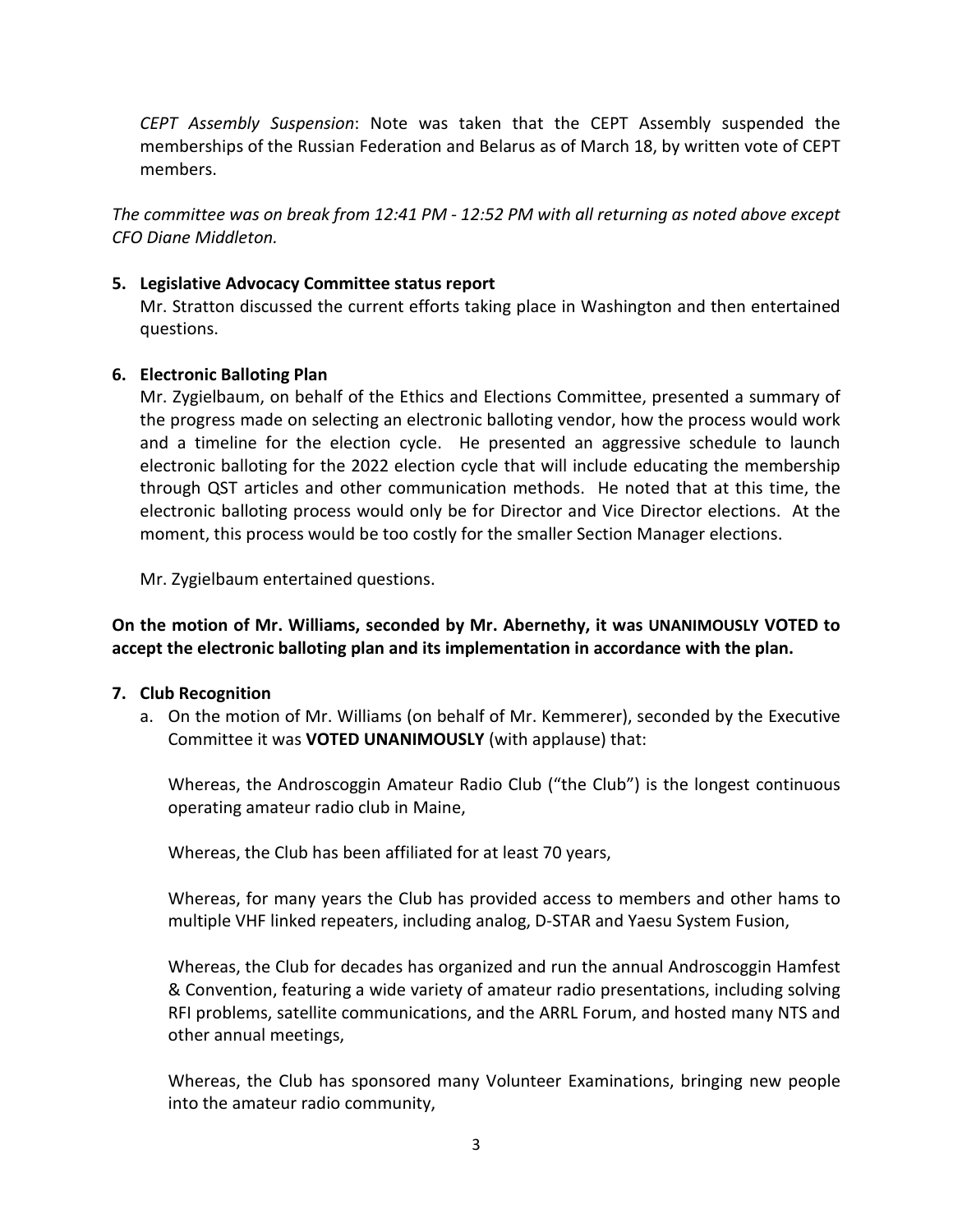Whereas, Club members support multiple public service events, including the Dempsey Challenge, and other races and hikes,

Whereas, the Club is a staunch supporter of SKYWARN and ARES<sup>®</sup>, providing a valuable public service throughout southern Maine,

THEREFORE, be It Resolved that the ARRL Board of Directors hereby congratulates and recognizes the Androscoggin Amateur Radio Club for its contributions to amateur radio on its 70th anniversary of ARRL affiliation.

b. On the motion of Mr. Williams (on behalf of Mr. Kemmerer), seconded by the Executive Committee it was **VOTED UNANIMOUSLY** (with applause) that:

Whereas, the Ellsworth Amateur Wireless Association ("the Association") affiliated with the ARRL on May 10th, 1962,

Whereas, the Association's call sign, W1TU, initially belonged to Maine's iconic amateur radio operator, Charles Ellsworth, who was the radio operator in Newfoundland who on April 15, 1912 received the initial SOS of the sinking Titanic, and the Association has proved worthy of their namesake,

Whereas, the Association offers its members multiple opportunities each year with onair activities, including ARRL Field Day, Winter Field Day, QRP portable operations at the waterfront park among the public, and disaster exercises with Hancock County Emergency Management Agency and ARES® and neighboring EmComm teams,

Whereas, the Association has organized and conducted numerous Ham Radio Symposiums with hams and others from around the state in attendance, featuring demonstrations in satellite communications, QRP kit-building, youth robotics team, and more,

Whereas, members support multiple community events with amateur radio communications including the Mount Desert Island Marathon,

Whereas, the Association has helped organize and run Ham Radio Week at Camp Beech Cliff on Mount Desert Island where kids learned to solder and built electronic kits, participated in Zombie (fox) Hunts, and made local and DX contacts via the amateur radio bands,

Whereas, the Association has given numerous amateur radio presentations to the 4-H youth in Hancock County,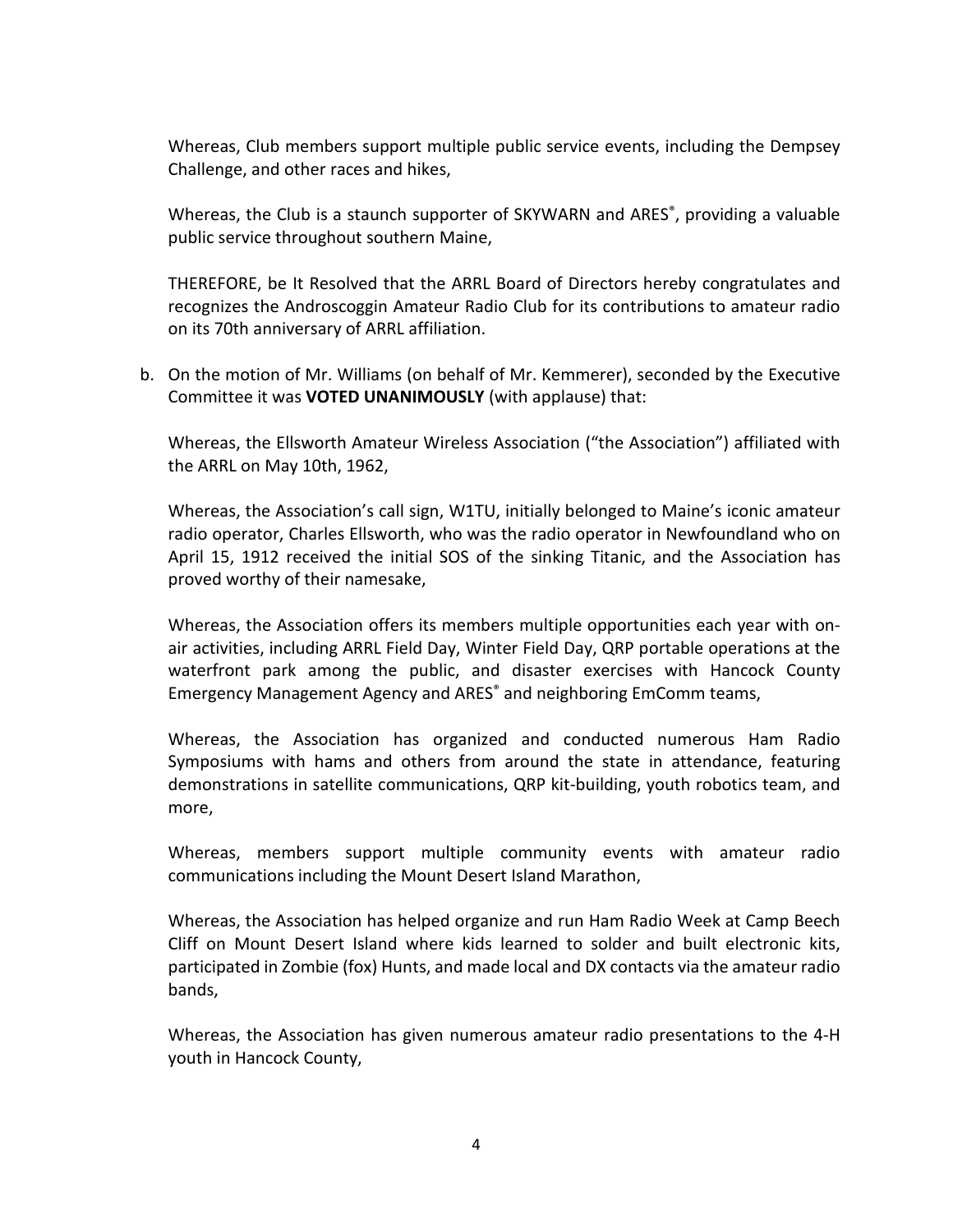Whereas, the Association has successfully promoted amateur radio to the public via newspapers articles, social media, and in person,

Whereas, the Association has conducted ham radio classes and Volunteer Examinations bringing new people into the amateur radio community,

Whereas, the Association has gone above and beyond what is expected, and deserves special recognition,

THEREFORE, be It Resolved that the ARRL Board of Directors hereby congratulates and recognizes the Ellsworth Amateur Wireless Association for its contributions to amateur radio on its 60th anniversary of ARRL affiliation.

c. On the motion of Mr. Williams (on behalf of Mr. Kemmerer), seconded by the Executive Committee it was **VOTED UNANIMOUSLY** (with applause) that:

Whereas, the Meriden Amateur Radio Club, W1NRG, was affiliated with ARRL on May 26th, 1948,

Whereas, the Club has been affiliated for at least 75 years,

Whereas, the Meriden Amateur Radio Club has conducted programs such as fox hunts to train operators on transmitter location and CQ Santa to allow children to speak with Santa on the air,

Whereas, the Meriden Amateur Radio Club conducts SKYWARN nets as well as informational nets on HF, VHF, UHF and on Zoom for their membership and interested Connecticut hams,

Whereas, the Meriden Amateur Radio Club maintains close ties with the Yale Amateur Radio Club, W1YU,

Whereas, the Meriden Amateur Radio Club sponsors and operates the annual Nutmeg Hamfest,

Whereas, the Meriden Amateur Radio Club continues be an active organization and a strong proponent of amateur radio in Connecticut,

Whereas, the Meriden Amateur Radio Club has grown to be a significant force for education, commitment to emergency communications, and a partner in the enjoyment of the hobby,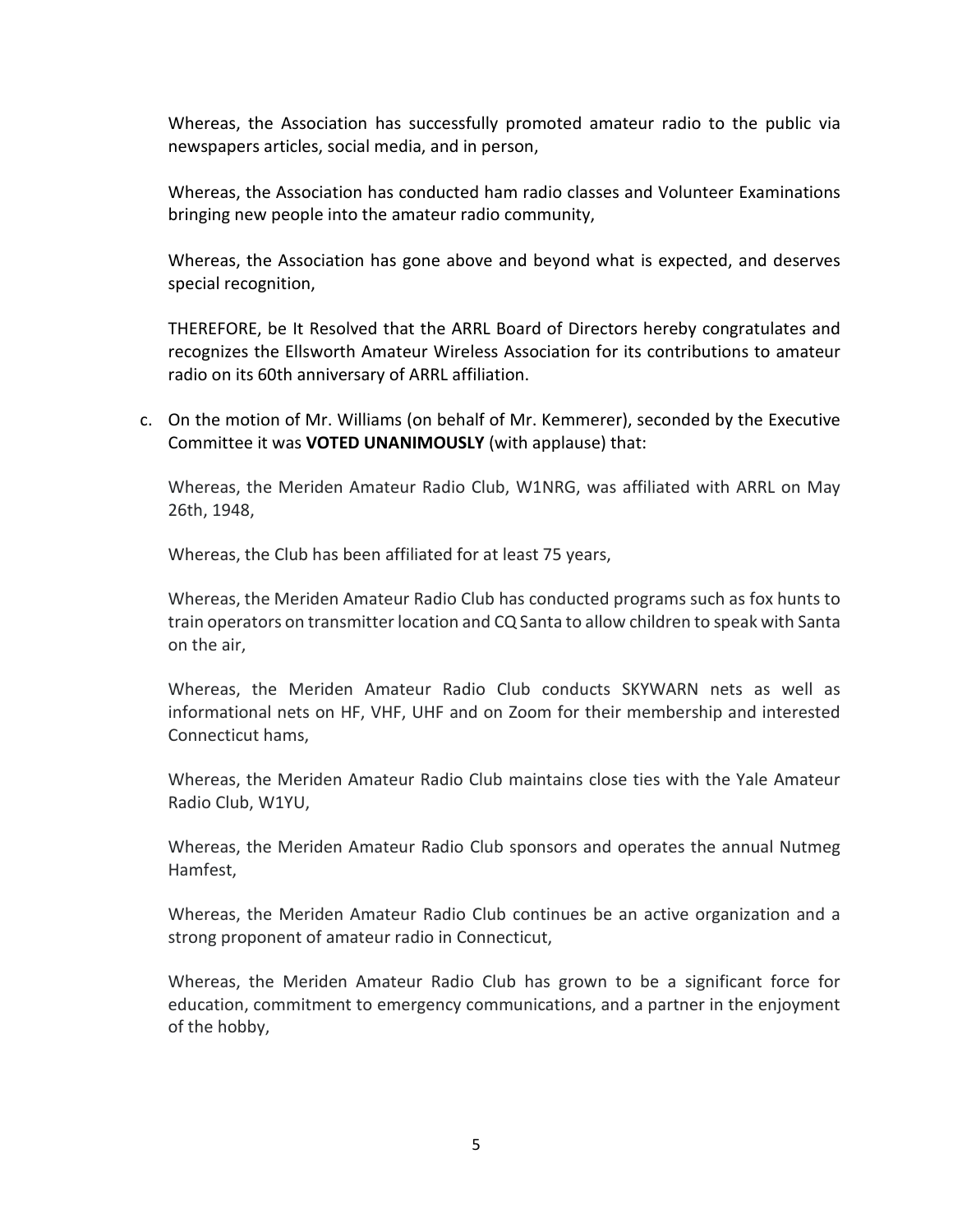THEREFORE, be It Resolved that the ARRL Board of Directors hereby congratulates and recognizes the Meriden Amateur Radio Club for its contributions to amateur radio on its 75th anniversary of ARRL affiliation.

d. On the motion of Mr. Williams (on behalf of Mr. Kemmerer), seconded by the Executive Committee it was **VOTED UNANIMOUSLY** (with applause) that:

WHEREAS, the Providence Radio Association ("the Association"), first known as the Elmwood Radio Association, was founded in 1919,

WHEREAS, the Association has been affiliated with the ARRL for 101 years,

WHEREAS, in the 1920s, Association members pioneered the early development of wireless, including technical articles published in QST by Association President Alpha Learned, 1AAU,

WHEREAS, in 1925, the Association's call sign was 1LI,

WHEREAS, in 1935, the Association's club station, W1INM, was moved to 3 Valley Street in Olneyville, the site of a former broadcast station consisting of two 80-foot towers,

WHEREAS, the Association was active in the war effort during the second world war, as evidenced by the fact that many of its members went into military service while others at home provided radio training at the YMCA in Providence,

WHEREAS, the Association obtained the club call sign W1OP in 1954,

WHEREAS, the Association participates annually in numerous contests and has established itself as one of the preeminent contest stations in the Northeast,

WHEREAS, the Association has established a remote capability for its members using a fiber optic internet remote connection,

WHEREAS, the Association has established a "Work RI FTx" campaign, providing thousands of Rhode Island digital contacts to stations around the world,

THEREFORE, be it resolved that the ARRL Board of Directors hereby congratulates and recognizes the Providence Radio Association for its contributions to amateur radio on its 103rd anniversary of existence and 101st anniversary of ARRL affiliation.

e. On the motion of Mr. Abernethy, seconded by Executive Committee it was **VOTED UNANIMOUSLY** (with applause) that:

WHEREAS, the Reading Radio Club ("the Club") was established on March 10, 1921;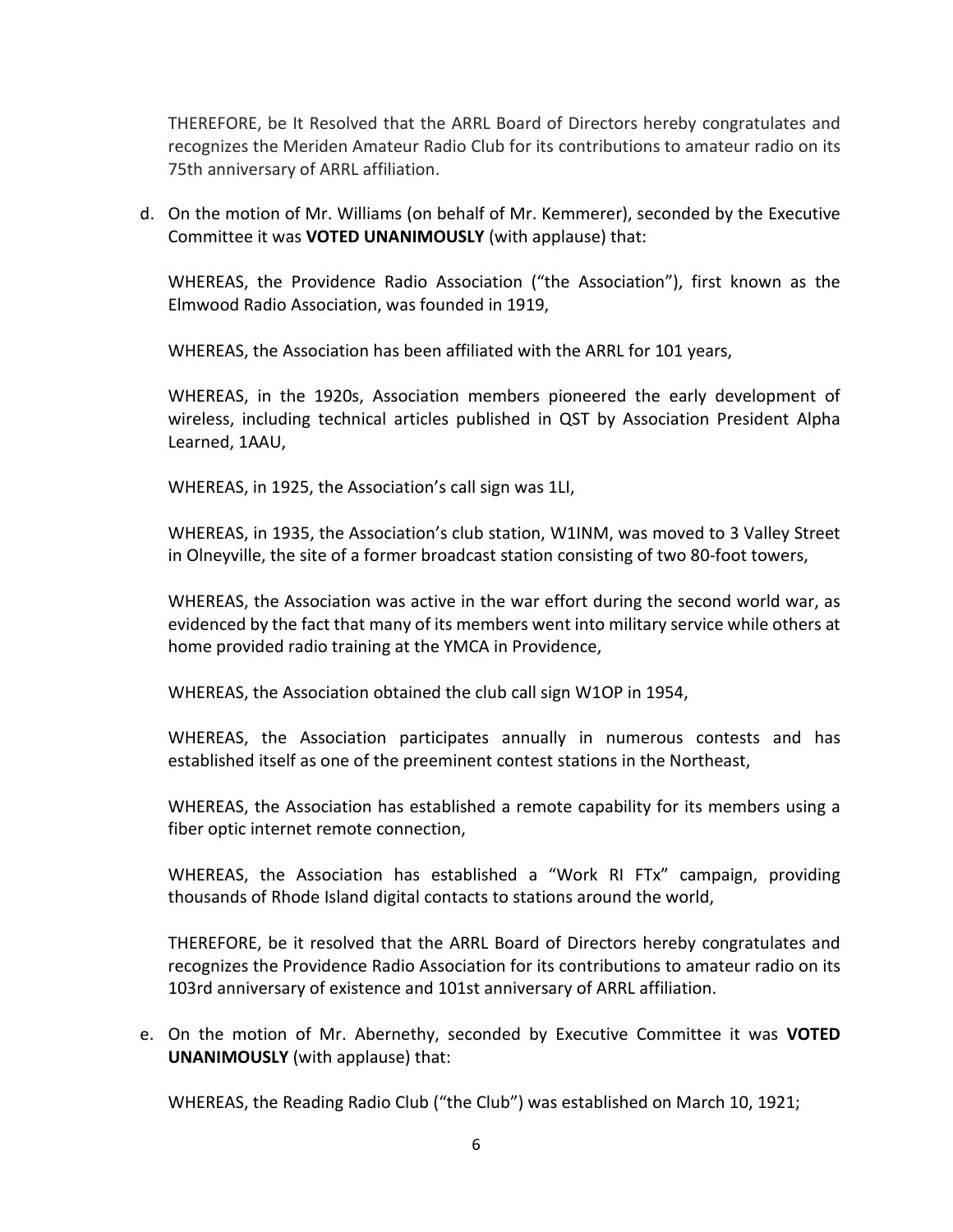WHEREAS, the Club became affiliated with the ARRL on February 17, 1922;

WHEREAS, in the 1920's the Club members promoted a fraternal spirit among amateurs and all persons interested in radio communications by assisting each other whenever possible and helping potential new amateurs in securing their operating licenses;

WHEREAS, the Reading Radio Club has essentially operated continuously from its date of inception to the present day as an active, vibrant ARRL affiliated amateur radio club;

WHEREAS, the Club has had an active radio amateur civil emergency service net affiliated with the Berks County Emergency Management Agency and an active Amateur Radio Emergency Service net which is affiliated with the ARRL;

WHEREAS, the Club has a long and colorful history organized by this group of experimenters and licensed radio amateurs having established an amateur club station license in 1921 assigned the call letters 3BDP, assigned to the Club and sporting spark gap equipment located at their club building in Reading, Pennsylvania;

WHEREAS, many of the licensed radio amateurs in the Club became radio operators serving in the military;

WHEREAS, in 1949 the Federal Communications Commission assigned the new call letters W3PFT to the Club, which was changed in 1964 to W3CCH, and then in 1965 to W3BN;

WHEREAS, the Club continues to advance the state of the art in amateur radio and provides services to the Club members and to the public generally.

THEREFORE, be it resolved that the ARRL Board of Directors hereby congratulates and recognizes the Reading Radio Club for its contributions to amateur radio on its  $101<sup>st</sup>$ anniversary of existence and its 100<sup>th</sup> anniversary of ARRL affiliation.

8. On the motion of Mr. Minister, seconded by Mr. Lippert, it was **VOTED** (with applause) that:

WHEREAS, Rick Lindquist, WW1ME, has been an Amateur Radio Operator for 64 years (formerly K2RHJ, K1YHK, W8EXK, WBØEAA, N4APK, KX4V, N1RL, WW3DE, WW1ME) and a loyal ARRL member for 48 years, and

WHEREAS, Rick Lindquist, WW1ME, joined the ARRL staff in 1995, serving as Product Review Editor and then Senior News Editor before retiring in 2007, and continues to serve as the Managing Editor of *NCJ*, the *National Contest Journal*, and

WHEREAS, Rick Lindquist, WW1ME, recently retired from the position of ARRL News Editor, having produced, since 2013 from his home in Maine, news content for the ARRL website,